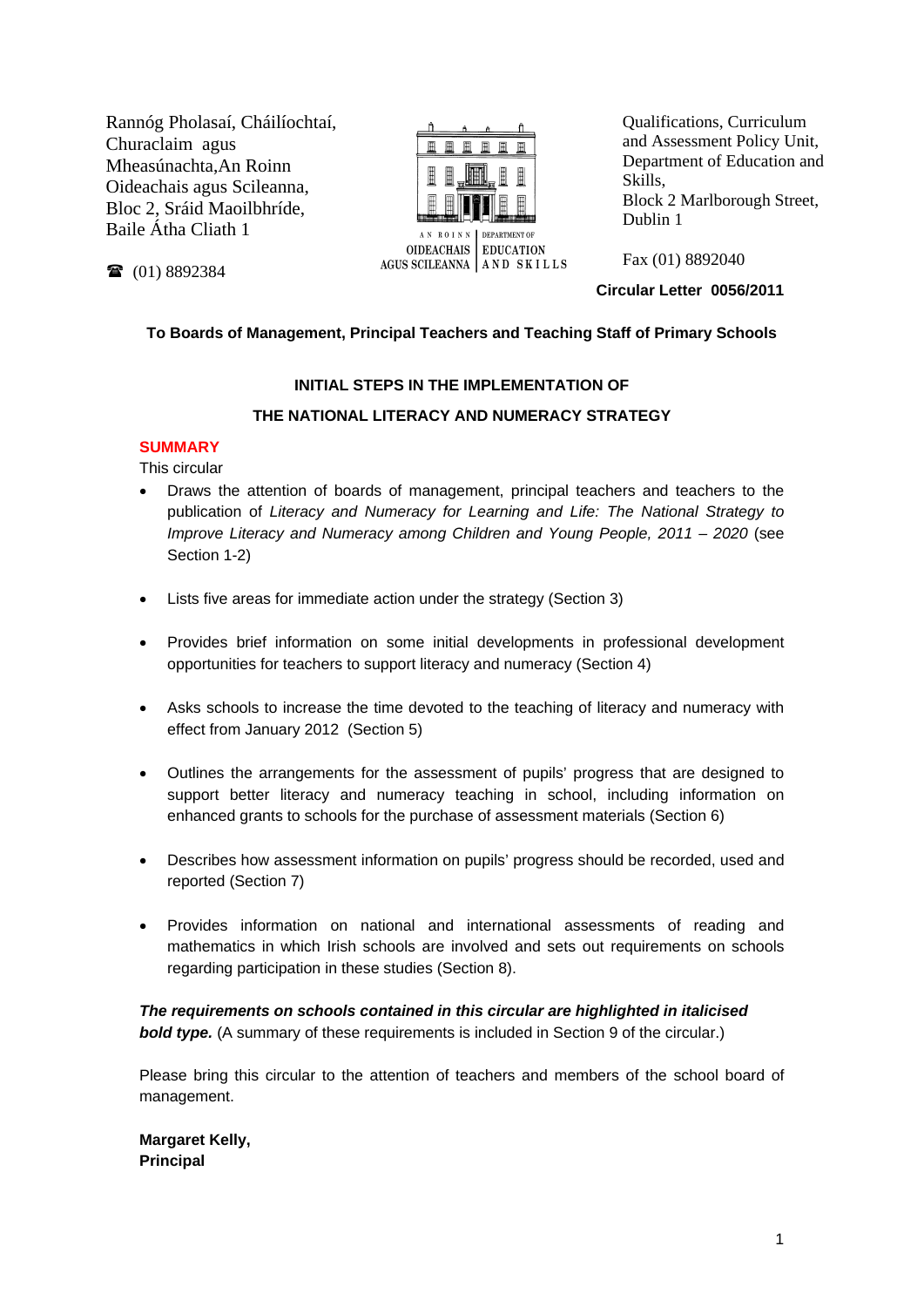### **INTRODUCTION**

The Minister for Education and Skills has asked that *Literacy and Numeracy for Learning and Life: The National Strategy to Improve Literacy and Numeracy among Children and Young People, 2011 - 2020* be brought to the attention of boards of management, principal teachers and teaching staff of primary schools. A copy of the strategy is available for download on the Department's website, [www.education.ie.](http://www.education.ie/) A printed summary of the key measures in the Strategy is enclosed for the information of teachers and members of boards of management.

Literacy<sup>[1](#page-1-0)</sup> and numeracy<sup>[2](#page-1-1)</sup> are among the most important skills taught in our schools. They are fundamental to a person's ability to succeed in education, to gain fulfilling employment and to lead a satisfying and rewarding life. The national strategy emphasises the important roles that schools, teachers and parents play in fully developing these skills.

## **2. CONSULTATION PROCESS**

The national strategy was developed and published by the Minister for Education and Skills following an extensive consultation process. Many teachers and school communities contributed to the process and national organisations representing teachers, parents, boards of management and many community organisations were also involved.

The publication of the strategy marks the beginning of a major national effort to improve literacy and numeracy standards among children and young people. The strategy adopts a comprehensive approach and includes a broad range of actions. These include measures to improve the curriculum, to build the capacity of school leaders, to enhance teaching skills through the provision of continuing professional development, to strengthen and extend the duration of initial teacher education, and to promote a greater awareness among parents and the community of the importance of literacy and numeracy. These actions will be implemented over time. Supports for schools and teachers are being made available through enhanced provision for continuing professional development.

The Minister wishes to convey his sincere gratitude to the large number of individual principals, teachers and school staffs that submitted detailed responses and suggestions to the Draft Plan for Literacy and Numeracy. Many of these suggestions are reflected in the National Strategy.

## **3. FIVE AREAS FOR IMMEDIATE ACTION**

The Minister now seeks the co-operation of school management and teachers in the implementation of five key areas of the Strategy:

- (a) Improved professional development for teachers
- (b) Increasing the time available for teaching literacy and numeracy

 $\overline{a}$  $1$  Literacy includes the capacity to read, understand and critically appreciate various forms of communication including spoken language, printed text, broadcast media, and digital media.

<span id="page-1-1"></span><span id="page-1-0"></span> $2$  Numeracy encompasses the ability to use mathematical understanding and skills to solve problems and meet the demands of day-to-day living in complex social settings.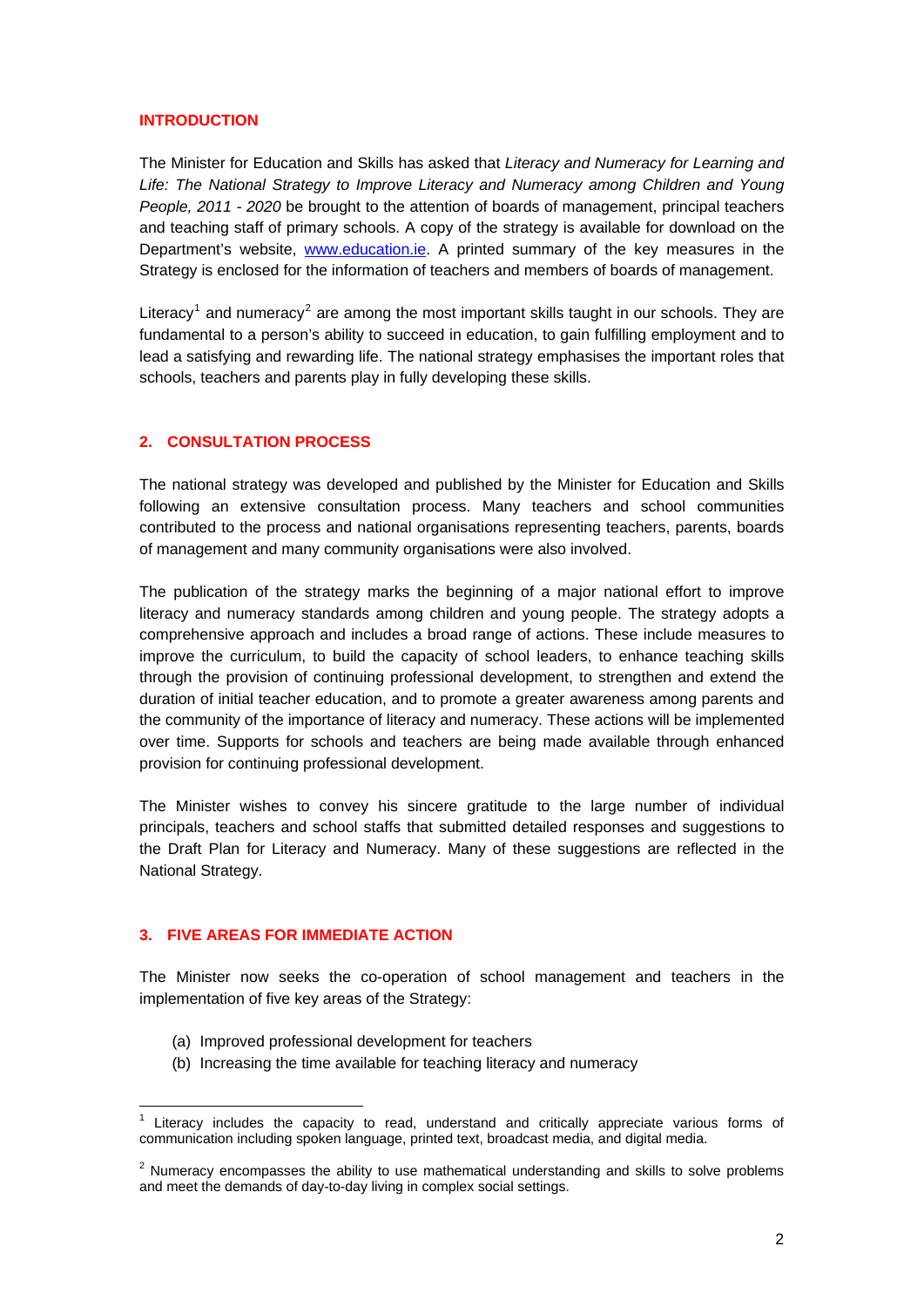- (c) Improving arrangements for assessment of children's literacy and numeracy achievement
- (d) Better arrangement for reporting children's progress
- (e) Co-operating with the administration of national and international assessment studies

The Minister has also asked the National Council for Curriculum and Assessment to begin work on revisions to the curriculum and on the provision of additional resources to support the teaching of literacy and numeracy.

## **4. INITIAL AND CONTINUING PROFESSIONAL DEVELOPMENT FOR TEACHERS**

The Literacy and Numeracy Strategy acknowledges that improvements to initial teacher education and better continuing professional development for serving teachers and principals are required to support the implementation of the strategy. The Minister is committed to ensuring that relevant and focussed continuing professional development opportunities will be provided for teachers during the lifetime of the Strategy.

Work has already commenced on this task:

- The Teaching Council is advancing the changes to initial teacher education and in summer 2011 over 12,000 primary teachers participated in an increased number of summer professional development courses that focussed on literacy and numeracy
- A national programme of continuing professional development courses for principals commenced in autumn 2011. Details of the courses are being made available to schools from the Professional Development Service for Teachers
- Specific units on the teaching of literacy and numeracy and the use of assessment have been developed and included within the induction programme that is now available to all newly qualified teachers during their probationary period. Principals are asked to encourage all newly qualified teachers to participate fully in the induction programme.

## **5. INCREASING TIME FOR LITERACY AND NUMERACY**

## **5.1 An increased time allocation for literacy and numeracy**

The *National Strategy* provides that the time spent in developing literacy and numeracy skills at primary level should be increased. This emphasis on literacy and numeracy was strongly endorsed in the consultation on the strategy.

The Department has asked the National Council for Curriculum and Assessment (NCCA) to review the suggested timeframe in the *Primary School Curriculum* in the light of the need to increase the time for literacy and numeracy.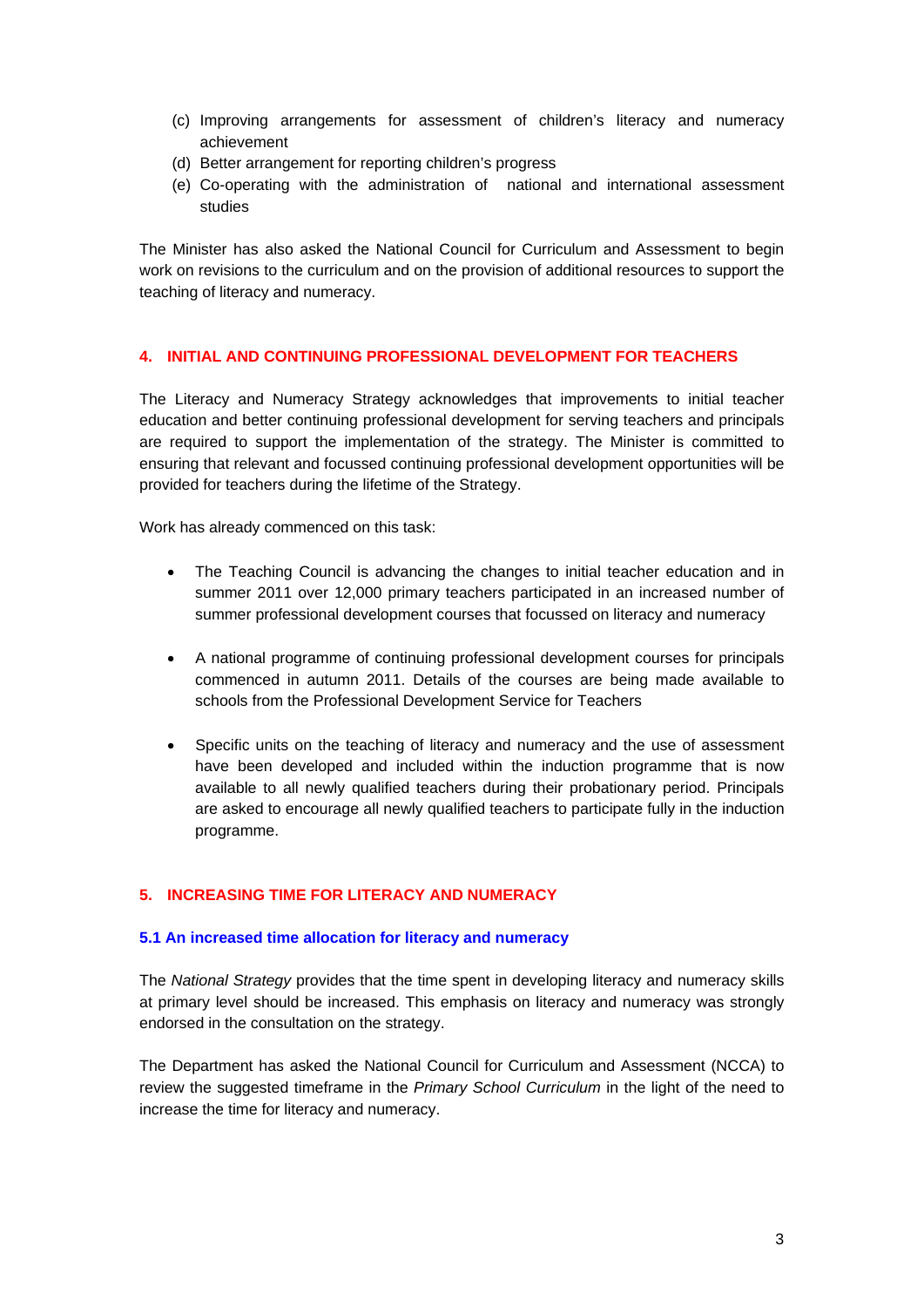### **5.2 Immediate adjustment to time for literacy and numeracy**

*Pending the adjustments to the existing recommended timeframe by the NCCA and with effect from January 2012 all primary schools will be required to:* 

- *increase the time spent on the development of literacy skills, particularly in the first language of the school, by one hour overall for language (Irish and English) per week (i.e. to 6.5 hours for infants with a shorter day, and to 8.5 hours per week for students with a full day )*
- *increase the time spent on mathematics by 70 minutes per week to 3 hours and 25 minutes per week for infants with a shorter day, and to 4 hours and 10 minutes per week for students with a full day.*

*You are requested to make provision for these arrangements in your school through a combination of approaches such as:* 

- *integrating literacy and numeracy skills with other curriculum areas*
- *using some or all of discretionary curriculum time for literacy and numeracy activities*
- *re-allocating time spent on the other subjects in the curriculum to the development of literacy and numeracy*
- *prioritising the curriculum objectives which are considered most valuable in supporting children's learning and delaying the introduction of elements of some subjects (for example, by delaying the introduction of strands and strand units from the history and geography curriculum for the infant classes and first and second classes to later in the primary cycle).*

An agreed whole school approach should be recorded in the School Plan so that individual teachers' planning can be aligned with the decisions made at school level. (The Curriculum Planning Tool at [www.nccaplanning.com](http://www.nccaplanning.com/) provides support for teacher planning and promotes planning for integration by allowing searches for key words across the entire curriculum).

This increased emphasis on literacy and numeracy is not intended to lead to a narrowing of the curriculum: for example, while language lessons will provide some of the main opportunities to develop literacy skills, literacy can also be taught through many other aspects of the curriculum.

## **6. ASSESSING CHILDREN'S LITERACY AND NUMERACY ACHIEVEMENT**

## **6.1 The role that assessment should play**

Gathering evidence about how well students are learning, and using this information to improve the learning opportunities provided for them are essential elements in ensuring that each student makes good progress in developing literacy and numeracy skills. This process of gathering and using assessment data should begin at the level of the individual student to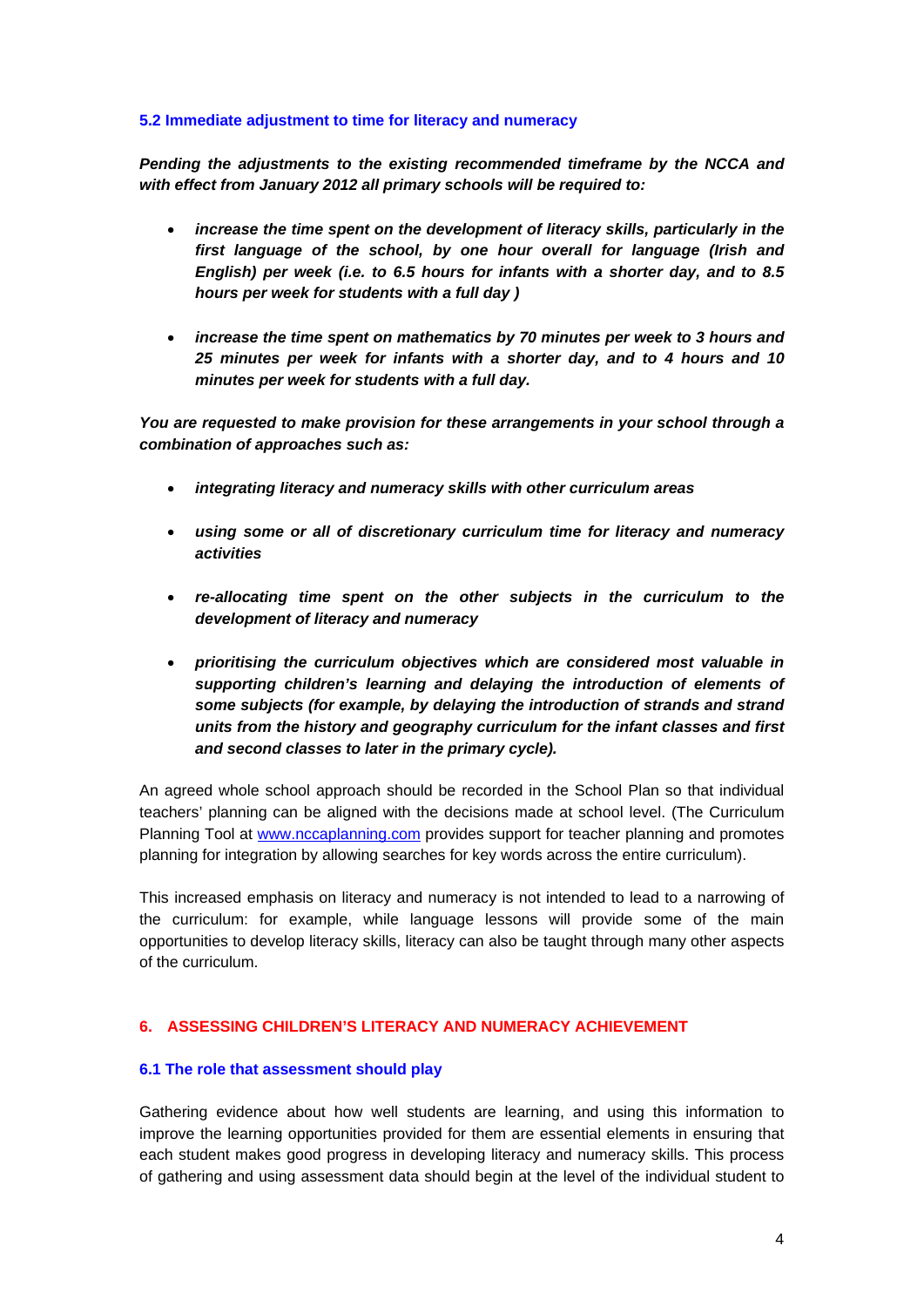enable the teacher to adjust instruction to suit the needs of individual learners and to inform them and their parents about the progress that they are making.

Gathering and using assessment data also needs to take place at the level of the school, where principals, teachers and boards of management can use this information to identify how well they are providing for the literacy and numeracy needs of individual students and groups of students in the school and how best they can improve the learning in the school.

Assessment data is also needed to inform national educational policy for literacy and numeracy and identify ways of improving the performance of the school system. The literacy and numeracy strategy is designed to improve significantly the collection and analysis of information about students' learning in literacy and numeracy.

## **6.2 Guidelines on assessment**

*Assessment in the Primary School: Guidelines for Schools* was developed by the NCCA and issued to all teachers in primary schools at the end of 2007. The guidelines provide advice to schools on how best to fulfil Section 22 of the Education Act which requires schools "to regularly evaluate students and periodically report the results of the evaluation to the students and their parents". The guidelines are available to download from the website [www.ncca.ie](http://www.ncca.ie/) under Publications.

### **6.3 Assessment for learning and assessment of learning approaches**

The NCCA guidelines provide practical advice on developing a school's assessment policy based on two assessment approaches:

- *Assessment for Learning* takes place when the teacher shares information about the child's learning with the child and when the teacher uses this information to plan the next steps in their teaching and in the student's learning
- *Assessment of Learning* is used to provide a summary of what the student has achieved at fixed points, such as at the end of a period of study, or when a unit of work is completed, or at the end of an academic year. Information from assessment of learning can be used to report to others, such as parents and other teachers.

Schools should use a balanced combination of *assessment for learning* and *assessment of learning* practices. Detailed advice on both types of assessment is contained in the NCCA guidelines, *Assessment in the Primary School: Guidelines for Schools*.

*School management and staff are requested to review their assessment policies and practices in the light of the NCCA publication,* **Assessment in the Primary School: Guidelines for Schools** *and the requirements of the National Literacy and Numeracy Strategy.*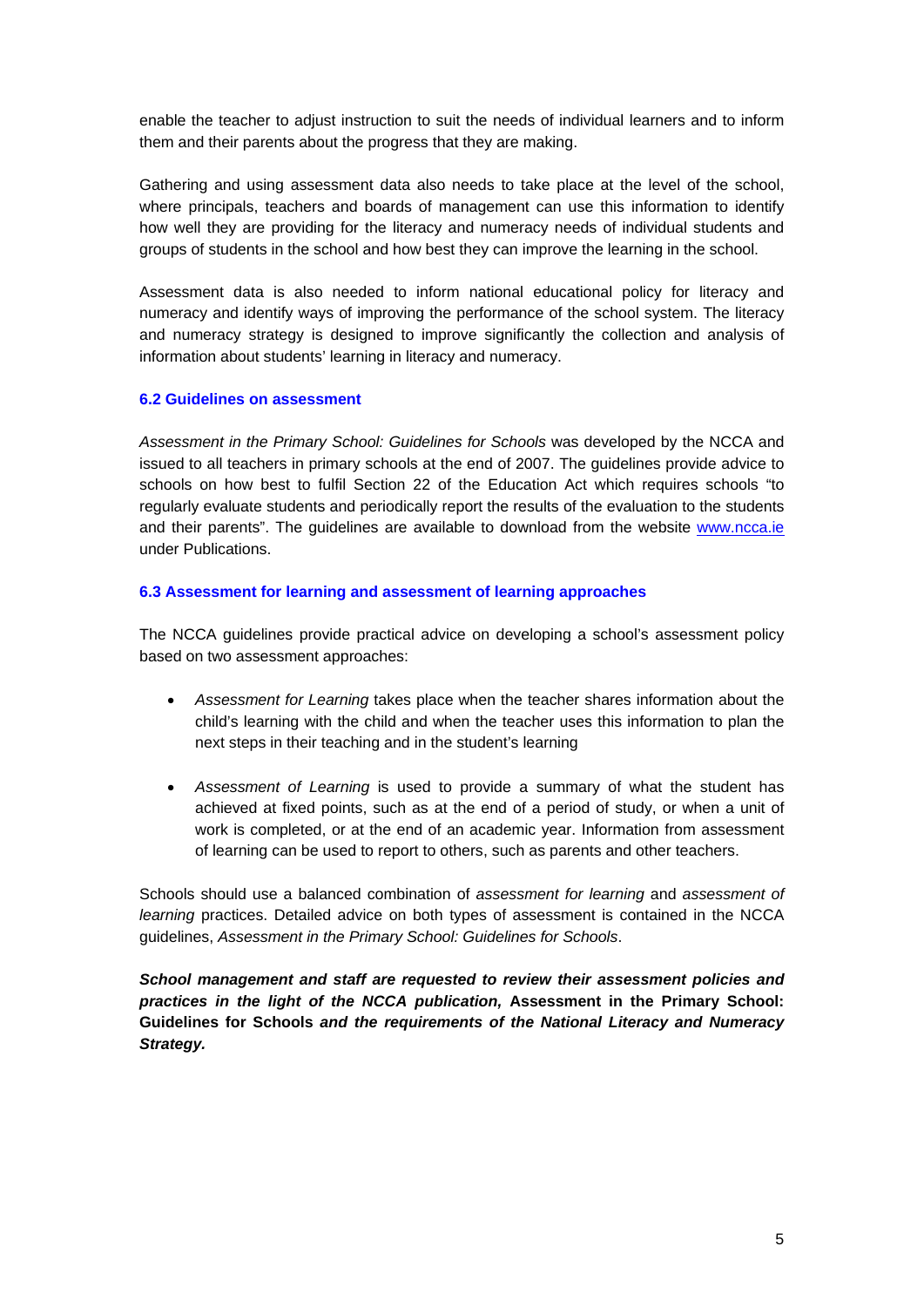### **6.4 Standardised testing**

One element of assessment is standardised testing. Circular 0138/2006 required all schools to implement standardised testing in English reading and mathematics at two points in the primary cycle. This approach has been reviewed as part of the development of the National Literacy and Numeracy Strategy.

*Following widespread consultations on the national literacy and numeracy strategy, the Minister has determined that the arrangements for standardised testing should be amended as follows:* 

- *English-medium schools will be required to implement standardised testing in English reading and Mathematics during the period May/June for all students in 2nd, 4th and 6th classes with effect from 2012 onwards*
- *Irish-medium schools will be required to implement standardised testing in Irish reading, English reading and Mathematics during the period May/June for all students in 2nd, 4th and 6th classes with effect from 2012 onwards*

*You are requested to ensure that standardised testing is implemented in your school on an annual basis in the relevant classes beginning in May/June 2012.* 

*Students may be excluded from standardised testing if in the view of the school principal they have a learning or physical disability which would prevent them from attempting the tests or, in the case of migrant students, where the level of English required in the test would make attempting the test inappropriate.* 

## **6.5 Selection of test instruments**

The selection of the appropriate standardised test instrument is a matter for decision by individual schools, provided that the tests chosen are normed for the Irish population and are consistent with the primary curriculum.

## **6.6 Grants available**

The grant for test instruments, scoring and manuals will be adjusted to take account of the additional testing point, and the payment date will be advanced from December 2012 to April 2012.

The funds may be used to purchase test instruments and materials such as teachers' manuals, test scoring services or test-related software offered by test providers. Any funds remaining after the standardised testing costs have been met may be spent on diagnostic tests in accordance with a school's needs.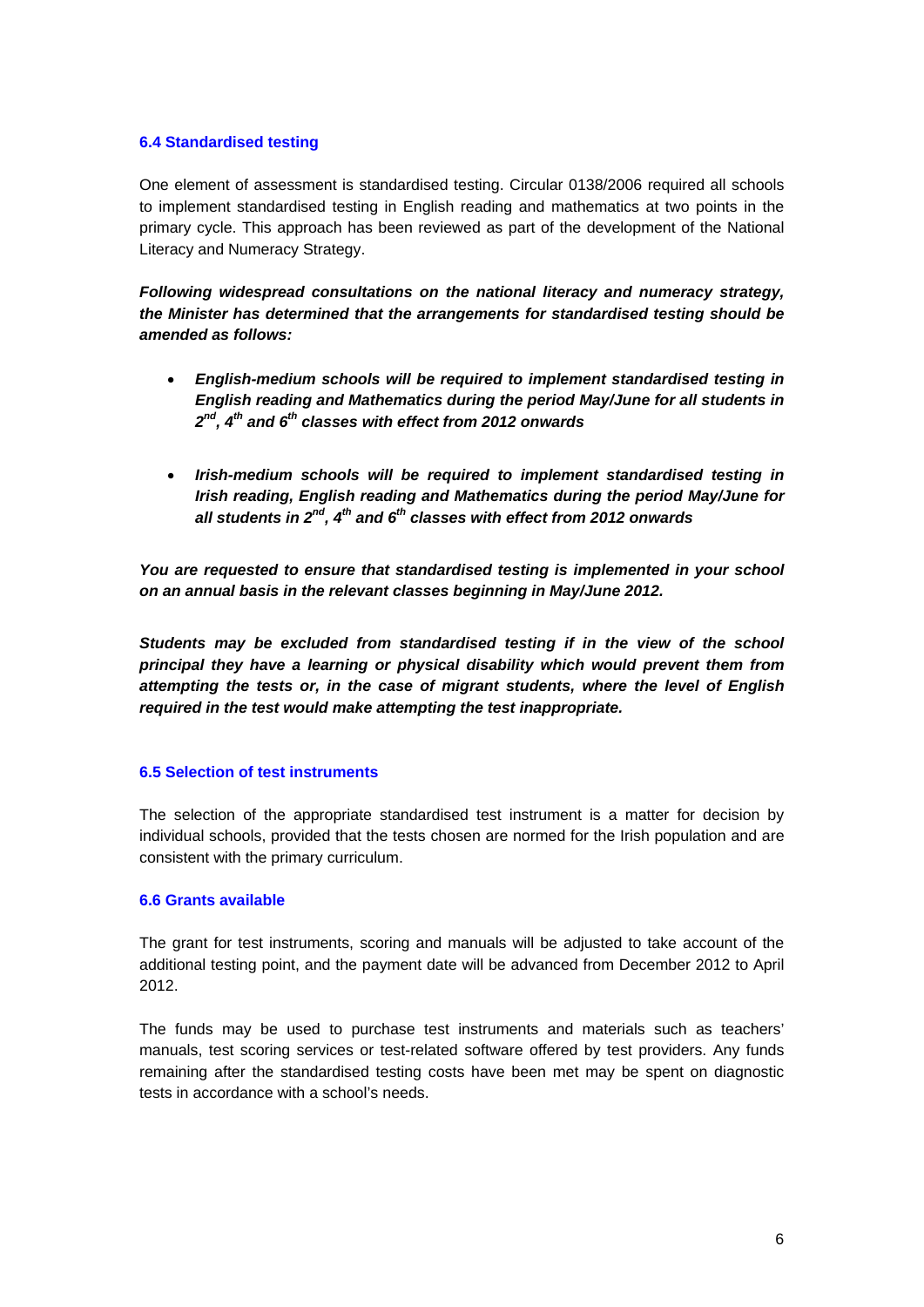#### **6.7 Maintenance of records**

*For students in the selected classes, the results of the standardised tests should be maintained carefully by the school and should be available for inspection by Department officials.* 

## **7. REPORTING AND USING THE RESULTS OF ASSESSMENTS TO IMPROVE PUPIL LEARNING**

#### **7.1 Reporting to parents**

Parents play a critical role in supporting their children's learning. Schools can strengthen the capacity of parents to support their children in this way by sharing meaningful information with parents about the progress that children are achieving in the education system. This information needs to draw on the different sources of evidence that teachers use, such as conversations with the learner, examination of students' own self-assessment data, documented observations of the learner's engagement with tasks, outcomes of other assessment tasks and tests, and examples of students' work. In turn, parents will often be able to enrich teachers' knowledge of their students' progress through providing further information about the students' learning at home.

#### **7.2 Report card templates**

Schools should help parents to understand fully the evidence of learning that the school reports to them, especially information from standardised tests. The NCCA has provided a range of standard report templates to assist schools in reporting information about the progress of primary pupils to parents, including information from standardised tests. The NCCA report card templates were developed through a process of consultation with schools and parents and take account of research commissioned by the NCCA.

The report cards provide for reporting in four key areas:

- the child's learning and achievement across the curriculum
- the child's learning dispositions
- the child's social and personal development
- ways in which parents can support their child's learning

*All primary schools must use one of the report card templates (available at [www.ncca.ie\)](http://www.ncca.ie/) for reporting to parents on students' progress and achievement at school with effect from the date of this circular.*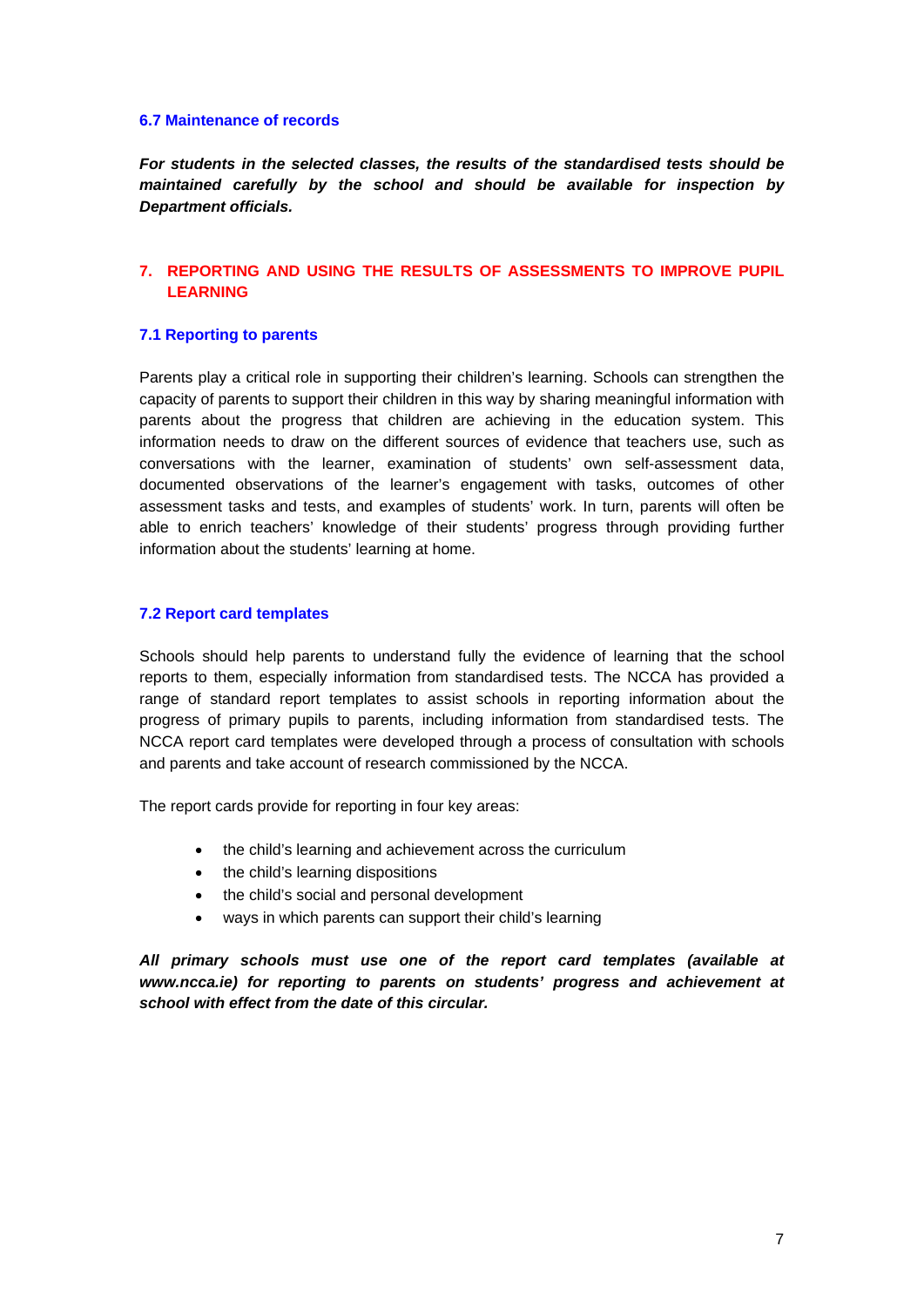### <span id="page-7-0"></span>**7.3 How often should schools report to parents?**

By maintaining regular contact with parents about their children's learning, schools can help parents to support their children's learning and progress. This regular contact and the flow of information between parents and the school can take place in a wide variety of ways. Many schools have found that a whole-school policy on links with parents can greatly assist in strengthening this important relationship.

*While schools will communicate frequently with parents about their children's learning, principals and teachers are required to report on children's progress to their parents twice during each school year:* 

- *One of these reporting events must include a written report at the end of the school year presented in the format of one of the NCCA report templates described above*
- *The other reporting event may include a meeting, or a meeting and a written report*
- *The results of any standardised test administered by the school must be included on the report template. (Under the Data Protection Act (1998 & 2003), parents are entitled to the results for their children of any standardised tests that a school has administered.) The results of standardised tests must be recorded in a separate section of the child's report card either as a standard score[3](#page-7-0) or as a STen score[4](#page-7-0)*
- *Schools must issue written reports to parents in sufficient time before the closure of the school for the summer vacation to allow parents a reasonable opportunity to seek meetings with the principal and/or teacher(s) to discuss the written report if necessary.*

#### **7.4 How can schools help parents to understand the results of standardised tests?**

The report template provides space to record the results of standardised tests and space for a brief comment on the test score. The NCCA has published explanatory leaflets for parents entitled *Your Child and Standardised Testing.* Separate leaflets for STen scores and standard scores are available on the NCCA website, [www.ncca.ie.](http://www.ncca.ie/) Information on interpreting and reporting standardised test results is also provided on pages 60-65 of the NCCA publication Assessment in the Primary School Curriculum – Guidelines for Schools (2007).

## *Schools should provide parents with copies of the NCCA explanatory leaflets when issuing written reports to parents.*

<sup>&</sup>lt;u>3</u><br><sup>3</sup> Standard scores are transformations of raw test scores and usually range from 55 to 145, with a mean (average) of 100

 $4$  STen scores are a ten-point scale derived from standard scores, with 1 representing the lowest category and 10 the highest. (An extensive description of interpreting standardised test scores is provided in Section 2 of the NCCA *Assessment in the Primary School Curriculum – Guidelines for Schools* (2007).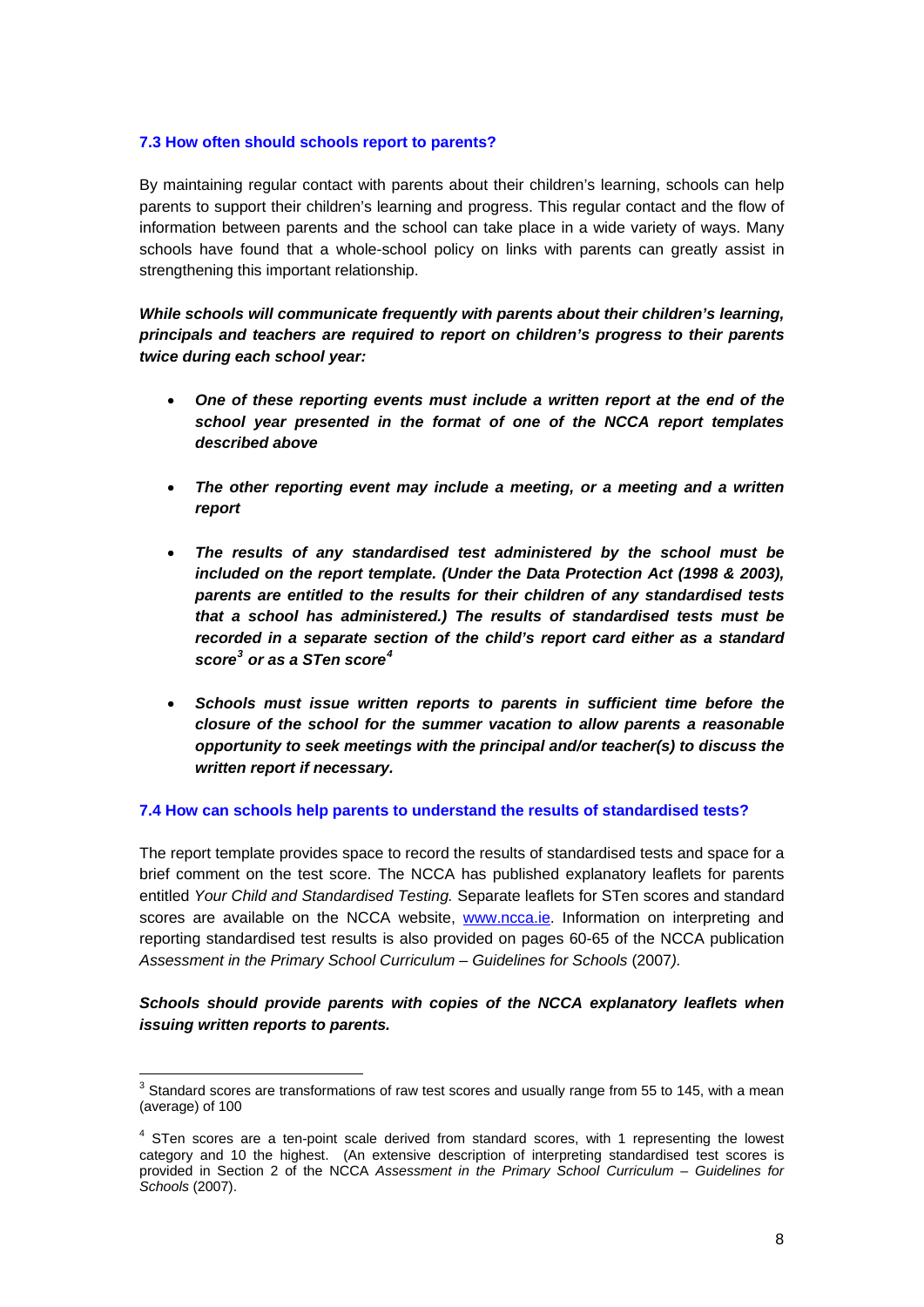### **7.5 Reporting, analysing and using assessment information at school level**

Aggregated assessment information for classes or groups in a school can be a very important source of evidence for a school community as it seeks to improve teaching and learning. Effective schools analyse data from standardised tests and other sources regularly and track trends over time. They track not only the general achievement of all students but also the achievement of particular groups, including more able students and vulnerable groups who are at risk of encountering learning difficulties.

Effective schools use the data from assessment to identify priorities for their development including changes they may wish to make in teaching approaches, their priorities for staff development and for the acquisition of resources. They also use assessment information as part of their monitoring of the effectiveness or otherwise of the initiatives that they put in place to improve students' learning.

*Teachers, principals and boards of management should use assessment information, including information about literacy and numeracy, to inform their school selfevaluation, reflective practices and their school improvement plans.*

#### **7.6 Limitations on using aggregated data**

It is important to note that there are some limitations to the inferences that can reliably be made when making comparisons based on the results of a small number of student assessments. For example, there is a greater possibility that chance factors will influence the aggregate scores of tests when the number of students tested is small. Inferences from comparisons are more reliable when the numbers assessed are in the region of ten students or more at each class level, especially when comparing trends in achievement over time or in comparing results with those of similar schools.

#### **7.7 Reporting information from standardised tests to boards of management**

Boards of management can play a key role in encouraging a reflective school culture in which the principal, staff and board review practice regularly and seek to improve the quality of teaching and pupils' learning outcomes. This sort of culture is essential to improve attainment in literacy and numeracy. Reviewing regularly the general standard of learning outcomes makes an important contribution to this process.

Under the provisions of section 9(k) the Education Act, 1998, schools must monitor the attainment levels and academic standards of students as part of their ongoing monitoring of school effectiveness.

#### *With effect from 1 June 2012:*

- *Principal teachers in primary schools are required to report annually aggregated assessment data from standardised tests to the board of management of their schools*
- *The report will comprise the aggregated results of standardised tests administered in accordance with this circular. A copy of the form for reporting test results is appended to this circular.*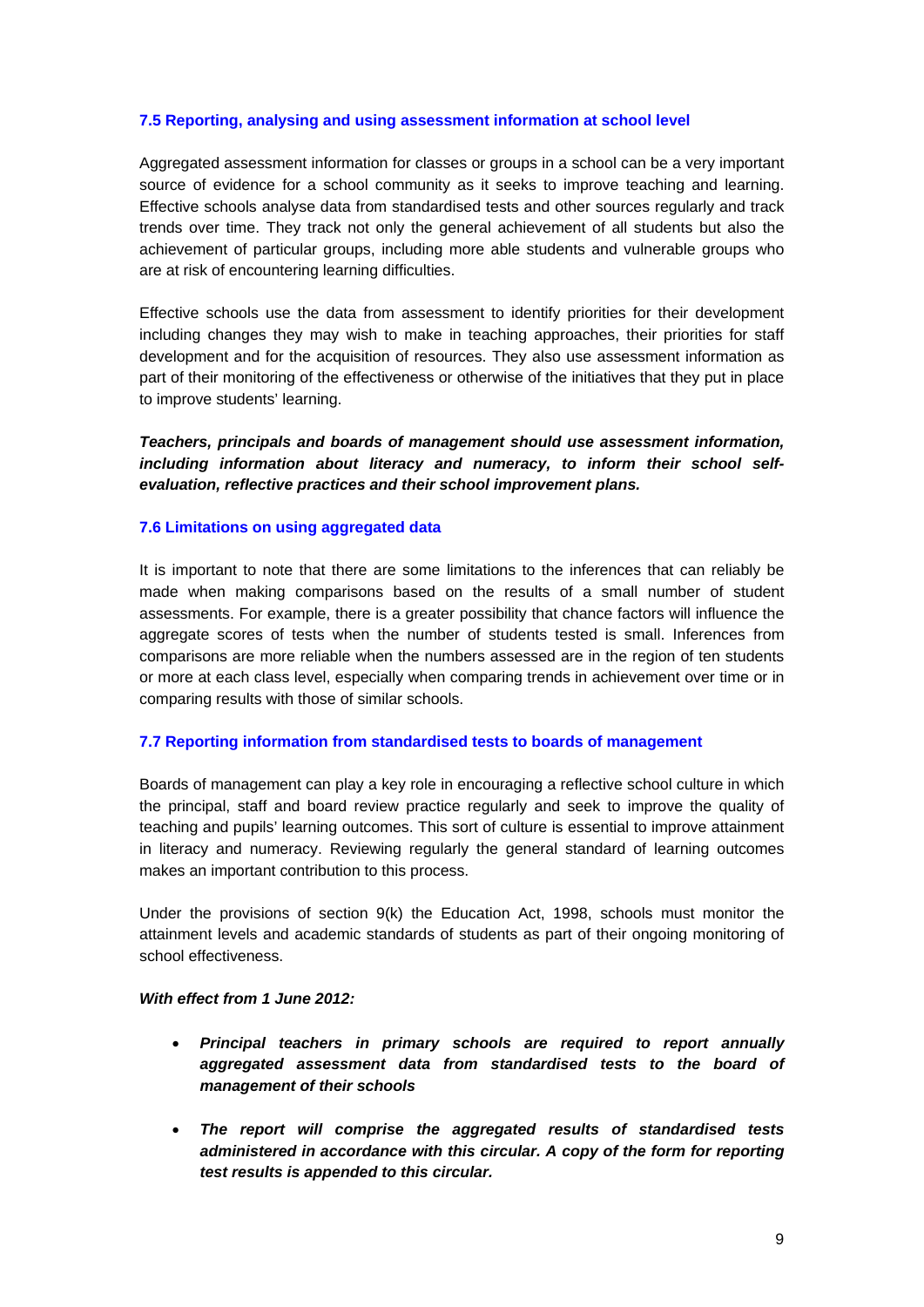## **7.8 Reporting assessment results to other schools**

Transferring assessment information between schools, for example, when pupils move to another primary school or transfer to a post-primary school, is important to ensure continuity of learning for pupils.

## *With effect from 1 June 2012:*

- *The principal of each primary school must send a copy of the end-of-year report card (including the information from standardised tests) to the primary or second-level school to which a student transfers*
- *This information should only be provided after enrolment in the primary or second-level school has been accepted*
- *Legislative arrangements have been made to provide for sharing information on progress, including the results of standardised tests, where students transfer from one school to another. The Education (Welfare) Act 2000 (Section 28) and the (Prescribed Bodies) Regulations 2005 allow schools to share relevant information concerning a child transferring between recognised schools without breaching data protection law.*

## **7.9 Reporting standardised test results to the Department of Education and Skills**

Data on student achievement is essential to inform national education policy and to identify ways of improving the performance of the education system.

## *With effect from 1 June 2012:*

- *Primary schools will be required to report aggregate standardised test results to the Department of Education and Skills once annually*
- *The aggregate results for each class should be recorded following completion of standardised assessments of reading and mathematics in second, fourth and sixth classes in May/June of each year*
- *The template for reporting to boards of management (included in the appendix) will be used to collect the data*
- *The Department will not collect assessment information on individual students from schools*
- *The Department will consult with the relevant partners on the most manageable methods by which the data may be collected and schools will be informed of the administrative arrangements for the collection of the data before June 2012*
- *Please note that there is no intention to publish data for individual schools or to enable the data to be used for the compilation of league tables.*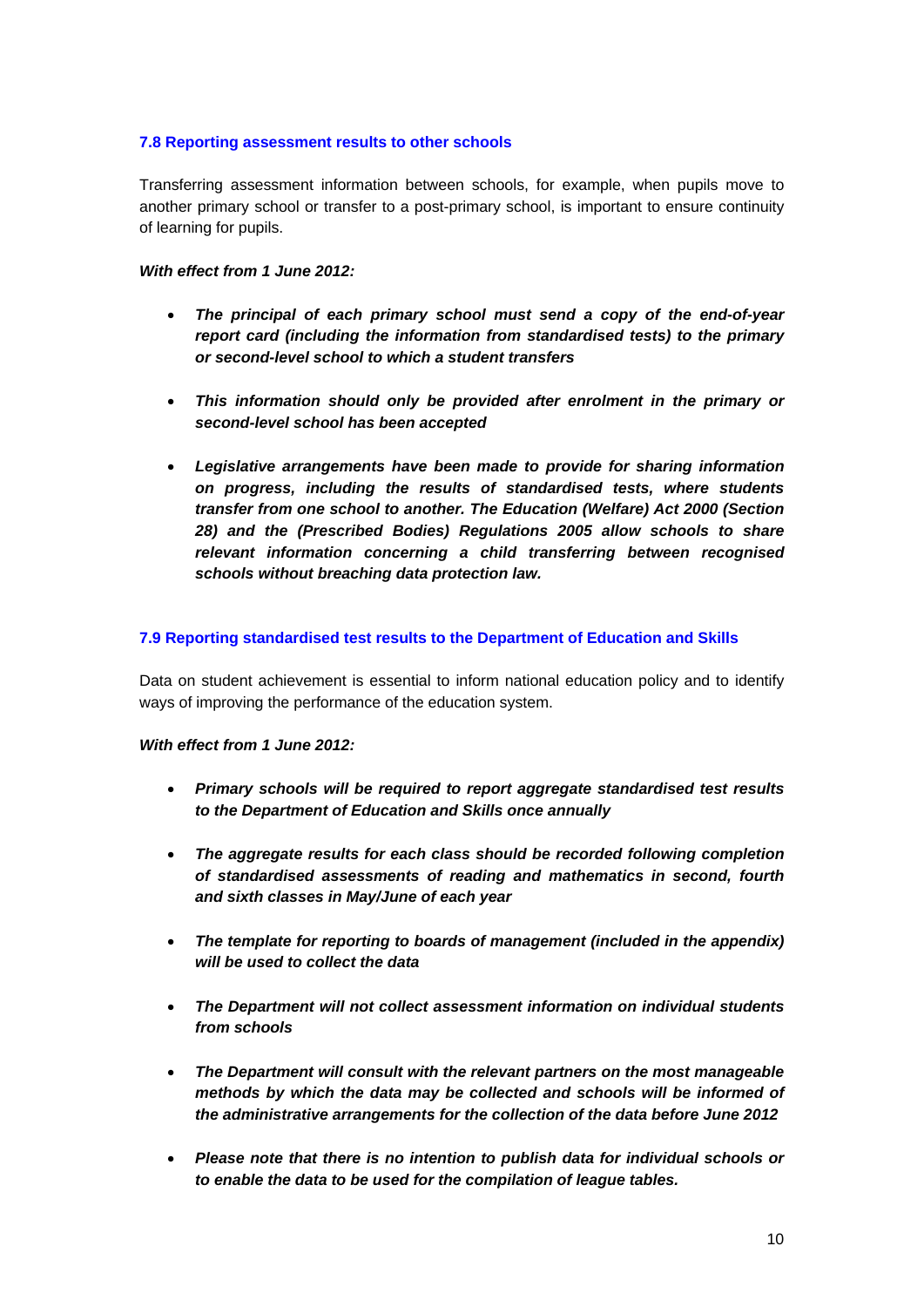## **8. NATIONAL AND INTERNATIONAL ASSESSMENTS**

### **8.1 The National Assessments of Mathematics and Reading**

For a number of years, the Educational Research Centre has conducted periodic National Assessments of Mathematics and English Reading. The last such assessments were conducted in 2009.

These assessments are based on the testing of a scientifically constructed sample of schools and pupils. No individual school results are identifiable in this process.

The assessments provide important additional national information on attainment in mathematics and reading and on a range of factors that may affect attainment, including, for example, changes in methodology or curriculum, the impact of socio-economic factors, etc. They also allow trends over time to be monitored.

#### **8.2 International assessments**

From time to time, Ireland participates in international studies that examine the attainment of students in literacy, numeracy and other subjects. Like the national assessments, these studies are based on a scientifically selected sample of students and schools, and no individual school results are identifiable in this process. The most recent international studies in which Irish primary pupils and schools participated were the Progress in International Reading Literacy Study (PIRLS) and the Trends in International Mathematics and Science Study (TIMSS). Studies like these provide important comparative information about the attainment of students in Ireland and about the factors that can affect student learning.

#### **8.3 Participation in national and international assessments**

The sample schools for inclusion in national and international assessments are selected on a scientific basis in order to ensure that appropriate proportions of different schools are included (for example, small, medium and large schools; DEIS and non-DEIS schools; girls-only schools, boys-only schools and co-educational schools; English-medium schools and Irishmedium schools; and at post-primary level, voluntary secondary schools, community and comprehensive schools and schools in the VEC sector). This ensures that the data from the assessments is genuinely representative of the Irish school system.

*In order to ensure that the national and international assessments are based on scientifically selected samples of pupils and schools, schools will be required to cooperate with such national and international testing where requested to do so by the Minister for Education and Skills with effect from the date of this circular.*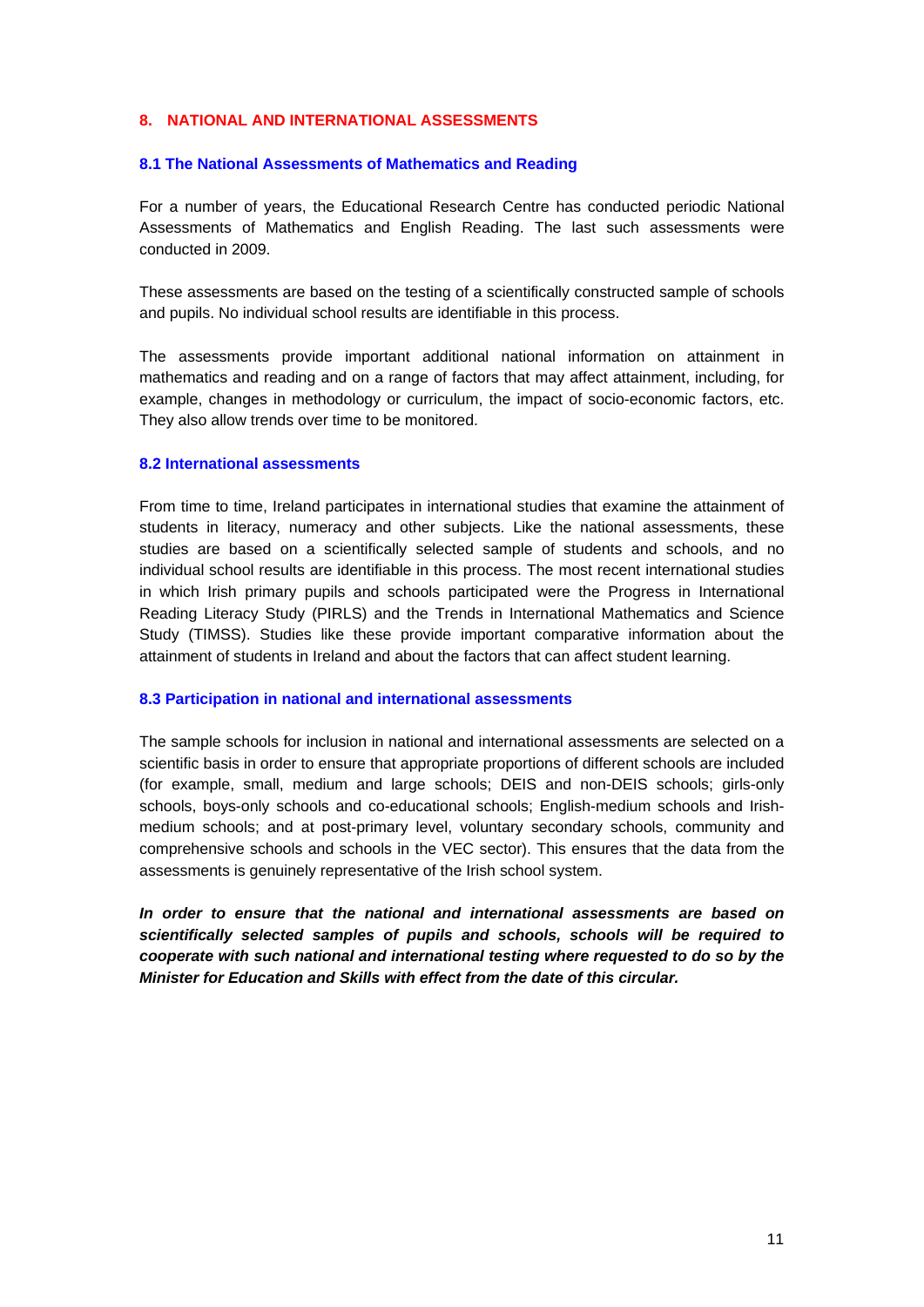# **9. SUMMARY CHECKLIST OF REQUIREMENTS**

*You are requested to make provision for the requirements of this circular in your school by:* 

| $\bullet$ | increasing the time spent on literacy to 6.5 hours per week<br>for the infant classes and 8.5 hours per week for the<br>students with a full day                                                                                                                                                                                                                | See Section 5.2<br>for details              |
|-----------|-----------------------------------------------------------------------------------------------------------------------------------------------------------------------------------------------------------------------------------------------------------------------------------------------------------------------------------------------------------------|---------------------------------------------|
| $\bullet$ | increasing the time spent on mathematics to 3 hours 25<br>minutes per week for infant classes and to 4 hours and 10<br>minutes per week for students with a full day                                                                                                                                                                                            | Section 5.2                                 |
|           | reviewing the assessment policy of your school to ensure<br>that it is fully informed by the NCCA publication,<br>Assessment in the Primary School: Guidelines for Schools<br>(2007) and the requirements of the National Literacy and<br><b>Numeracy Strategy</b>                                                                                              | Section 6.2 and<br>Section 6.3              |
| $\bullet$ | implementing standardised testing in the period May/June<br>for $2^{nd}$ , $4^{th}$ and $6^{th}$ class students, from 2012 onwards                                                                                                                                                                                                                              | Section 6.4                                 |
|           | maintaining carefully the results of standardised tests in<br>the school and making these available to Department<br>officials for inspection                                                                                                                                                                                                                   | Section 6.7                                 |
|           | reporting to parents on the progress of their children using<br>the NCCA templates for this purpose and by including the<br>results of any standardised testing undertaken on the<br>report cards. (The NCCA has developed information<br>leaflets for parents explaining standardised test results<br>(www.ncca.ie) which should be enclosed with the reports) | Sections 7.1 to<br>Section 7.4<br>inclusive |
|           | providing copies of pupils' report card information and<br>standardised test results to the principals of schools to<br>which pupils transfer; (at the end of sixth class or earlier);<br>this information to be transferred to the new school only<br>following the pupil's enrolment in that school                                                           | Section 7.8                                 |
|           | standardised test results in<br>reading<br>using<br>and<br>mathematics and other assessment information to inform<br>your school's self-evaluation and school improvement plan                                                                                                                                                                                  | <b>Sections 7.5-7.6</b>                     |
|           | arranging for aggregated results of standardised tests<br>conducted in your school to be reported to the board of<br>management and the Department of Education and Skills<br>once annually                                                                                                                                                                     | <b>Sections 7.8-7.9</b>                     |
|           | co-operating with requests from the Minister for Education<br>and Skills to participate in national and international<br>assessments of pupil achievement.                                                                                                                                                                                                      | Section 8.3                                 |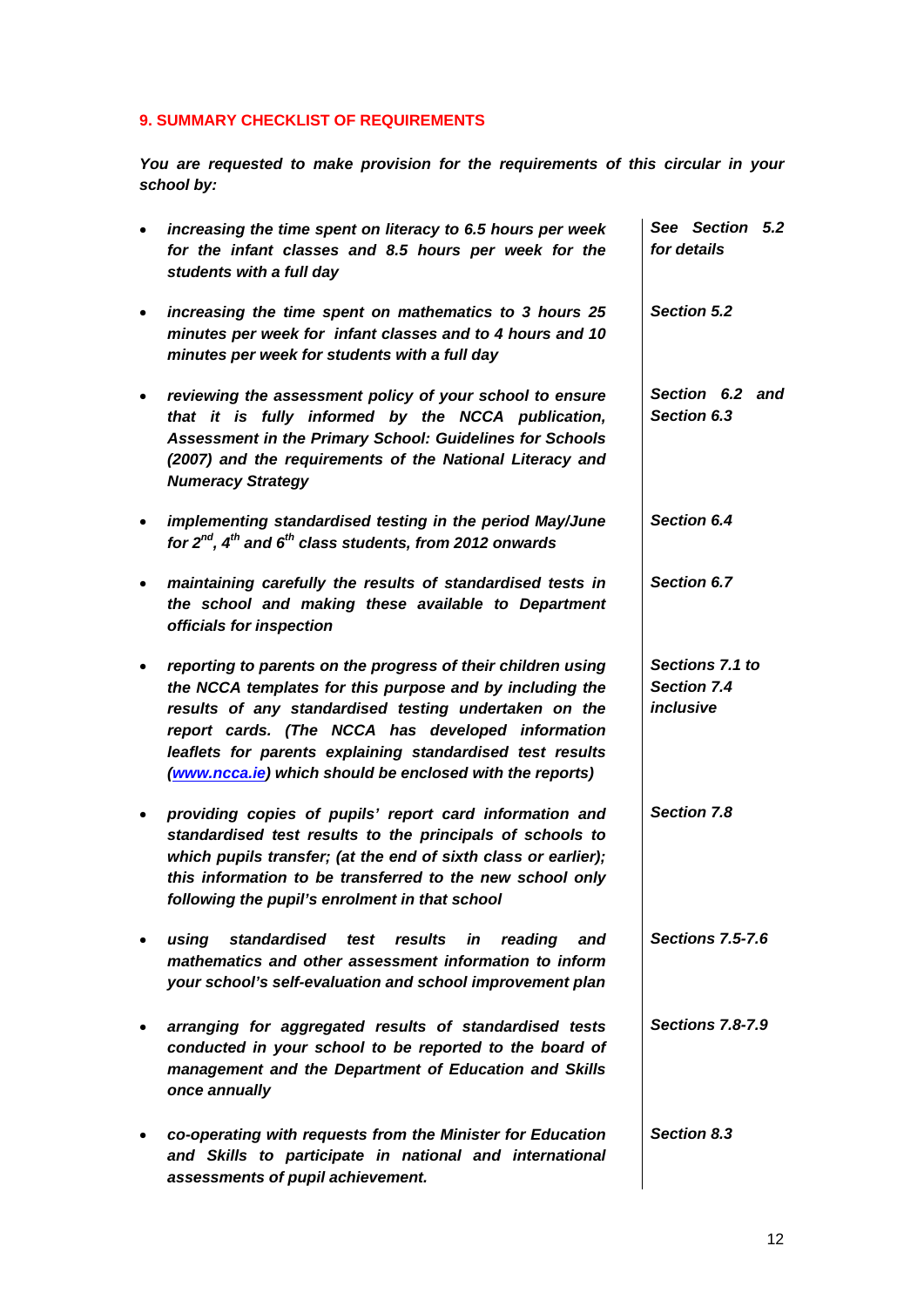## **APPENDIX**

## **EXAMPLE OF FORMAT OF REPORT OF AGGREGATE STANDARDISED TEST RESULTS TO BE SUBMITTED TO THE DEPARTMENT OF EDUCATION AND SKILLS FROM JUNE 2012 ONWARDS**

| <b>Roll</b><br>∴∩unt∨ | scnoc |
|-----------------------|-------|
|-----------------------|-------|

### **ENGLISH READING**

Please enter the number of students in second, fourth and sixth classes whose **scores** on a standardised test of English reading fall within the following ranges in respect of tests undertaken in May/June 2012:

| <b>Class</b> | <b>STen 1-3</b> | STen 4 | STen 5 | STen 6 | STen 7 | <b>STen 8 - 10</b> | <b>Numbers</b><br>of pupils<br>excluded<br>from test | Total<br>enrolment<br>in class | <b>Test administered</b> |
|--------------|-----------------|--------|--------|--------|--------|--------------------|------------------------------------------------------|--------------------------------|--------------------------|
| Second class |                 |        |        |        |        |                    |                                                      |                                | Drumcondra Reading Test  |
|              |                 |        |        |        |        |                    |                                                      |                                | or                       |
|              |                 |        |        |        |        |                    |                                                      |                                | Micra-T Reading Test     |
| Fourth class |                 |        |        |        |        |                    |                                                      |                                | Drumcondra Reading Test  |
|              |                 |        |        |        |        |                    |                                                      |                                | or                       |
|              |                 |        |        |        |        |                    |                                                      |                                | Micra-T Reading Test     |
| Sixth class  |                 |        |        |        |        |                    |                                                      |                                | Drumcondra Reading Test  |
|              |                 |        |        |        |        |                    |                                                      |                                | or                       |
|              |                 |        |        |        |        |                    |                                                      |                                | Micra-T Reading Test     |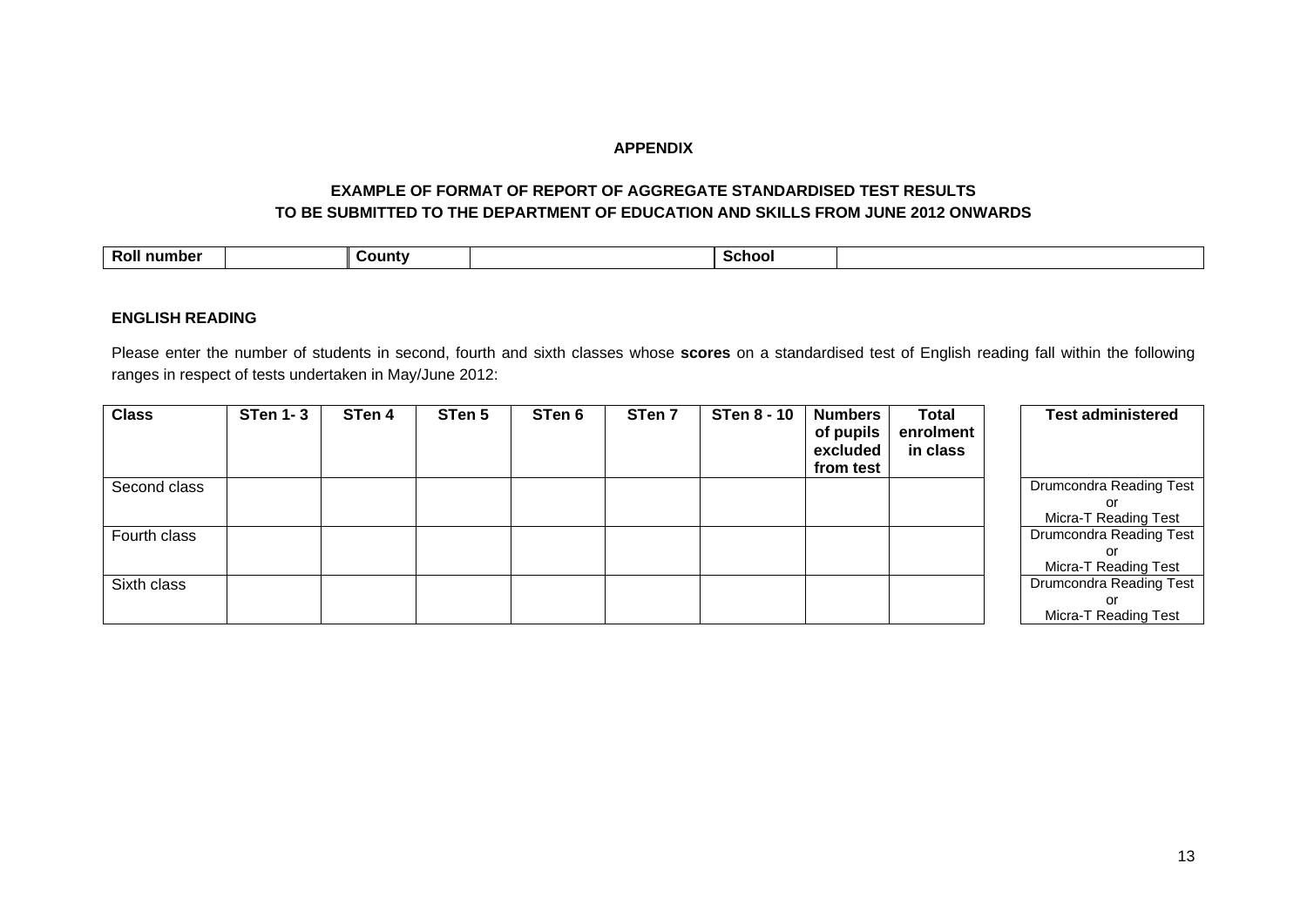| . .<br>--<br>number<br>KVI) |  | ∶ountv |  | Schoo. |  |
|-----------------------------|--|--------|--|--------|--|
|-----------------------------|--|--------|--|--------|--|

## **IRISH READING (FOR USE ONLY IN IRISH-MEDIUM SCHOOLS)**

Please enter the number of students in second, fourth and sixth classes whose **scores** on a standardised test of Irish reading fall within the following ranges in respect of tests undertaken in May/June 2012:

| <b>Class</b> | <b>STen 1-3</b> | STen 4 | STen 5 | STen 6 | STen 7 | <b>STen 8 - 10</b> | <b>Numbers</b><br>of pupils<br>excluded<br>from test | <b>Total</b><br>enrolment<br>in class | <b>Test administered</b> |
|--------------|-----------------|--------|--------|--------|--------|--------------------|------------------------------------------------------|---------------------------------------|--------------------------|
| Second class |                 |        |        |        |        |                    |                                                      |                                       | Drumcondra Reading Test  |
| Fourth class |                 |        |        |        |        |                    |                                                      |                                       | Drumcondra Reading Test  |
| Sixth class  |                 |        |        |        |        |                    |                                                      |                                       | Drumcondra Reading Test  |